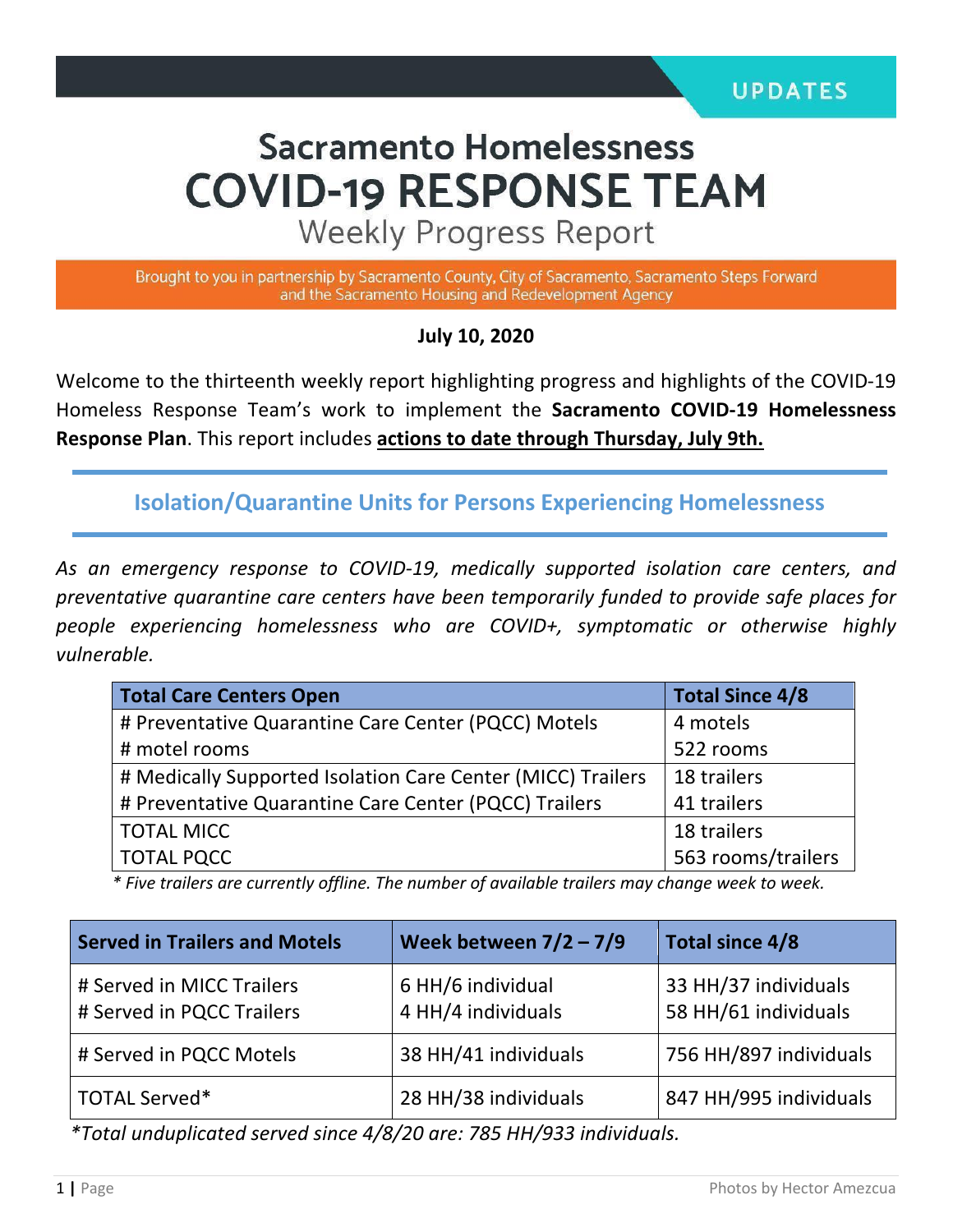- A small number of Registered Nurses from the COVID-19 Medical Assistance and Supply Team (CMAST) remain onsite to support the MICC-trailers and another number have been diverted to PQCC-motels and will provide onsite support to guests 7-days per week.
- Designated referral partners who are referring into the program include hospitals, Federally Qualified Health Clinics (FQHCs), outreach teams, correctional health, emergency shelters, law enforcement and other homeless service providers.



# **Ensuring Safety and Health for Persons Living Outdoors**

*This strategy is focused around providing coordinated support to people who are unsheltered to remain safely in place per CDC guidance to slow the spread of COVID-19.*

| <b>Sanitation Stations</b>  | Total since 4/8 |
|-----------------------------|-----------------|
| <b>Handwashing Stations</b> | 56              |
| <b>Toilets</b>              | 51              |
| Locations                   | 38              |

*\*Placement of stations is dynamic, and equipment may be moved*

| <b>Encampment Activities</b>             | Week between<br>$7/2 - 7/9$ | Total since 4/8 |
|------------------------------------------|-----------------------------|-----------------|
| # Meals served through Loaves and Fishes | 1,200                       | 13,200          |
| # Meals served by Sacramento Covered     | n/a                         | 14,800          |
| # Meals served by volunteer groups*      | n/a                         | 16,251          |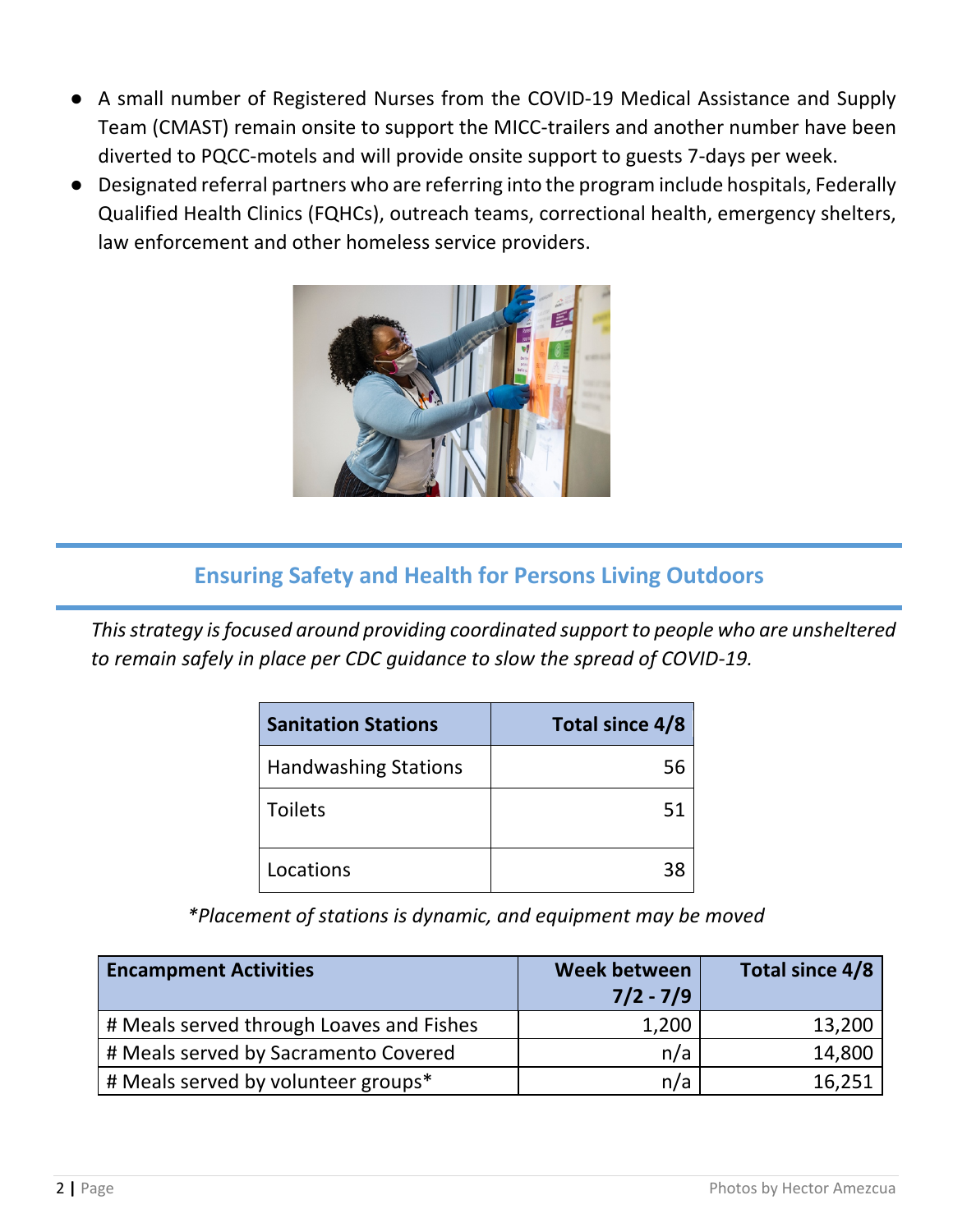| <b>Encampments and Outreach</b>                | <b>Total</b> |
|------------------------------------------------|--------------|
| # Designated Outreach Navigators               | 37           |
| # Encampments Identified with 20+ individuals  | 43           |
| # Encampments Identified with < 20 individuals | 39           |
| <b>TOTAL Encampments Identified</b>            | 87           |

- The Response Team pilot expansion of water bottle delivery to six sites with satellite delivery service completed its sixth week. 6 pallets of water were distributed this week using this method. Additional methods for providing water continue to be assessed as well.
- \$114,000 in Donate4Sacramento mini-grants have been granted to 25 volunteer and service organizations to distribute meals, sanitation supplies, and survival gear, and to tend to health, transportation, and housing needs. Mini-grants were expended by June 30, 2020. Supplies will continue to be available for volunteer organizations to access and distribute.
- Medical assistance has been provided to 90 encampment areas to date by volunteer medical students from UC Davis Medical School and California Northstate University, local health care providers and a Medical Integrated Health Unit, and by the WellSpace Health Street Nursing program.
- A private provider of trash removal services provides clean-up near sanitation station locations and in areas where food is distributed. This COVID related service augments clean-up occurring by the City and County.
- Servicing of sanitation stations is included with the deployment of the stations and will continue.



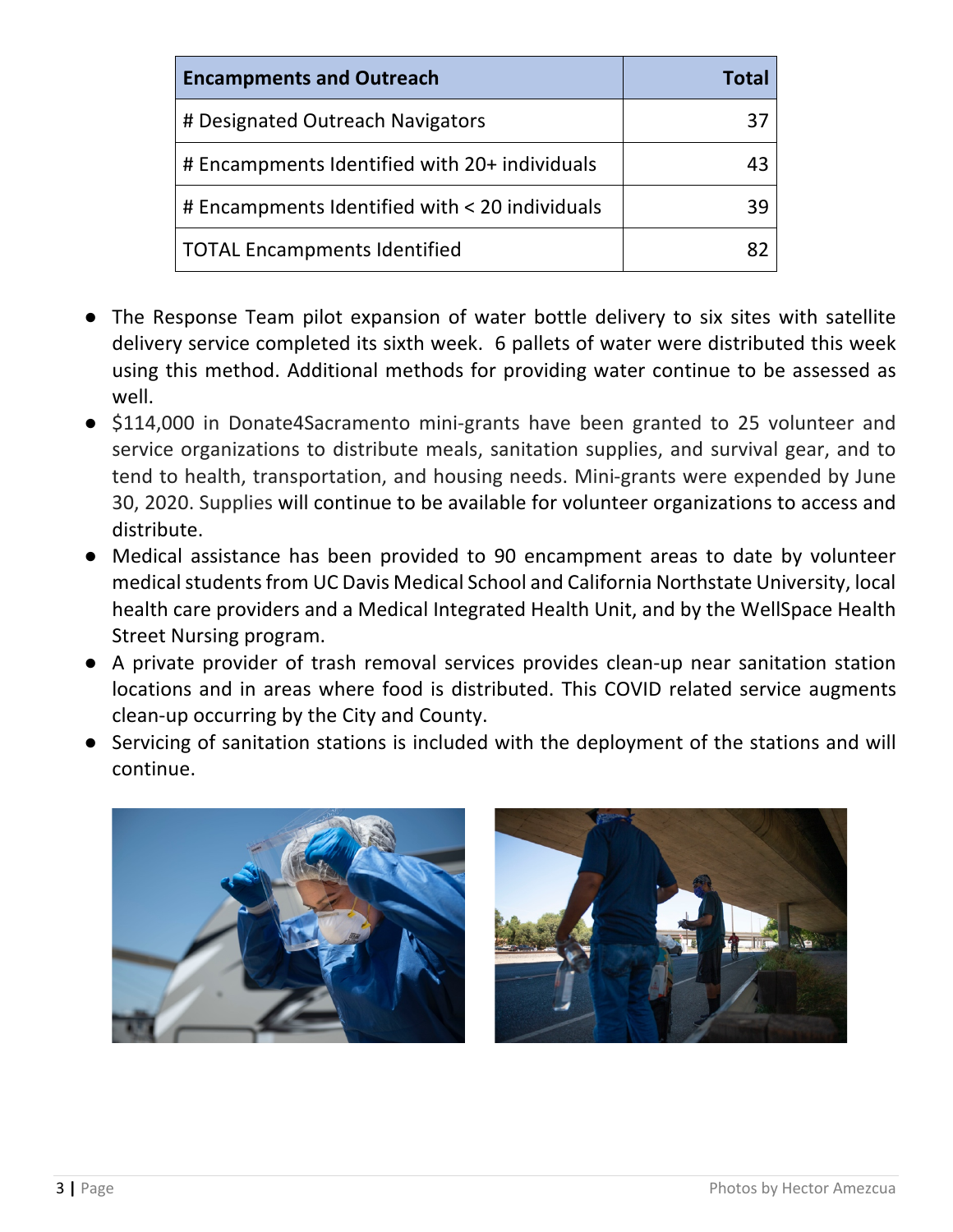# **Keeping Existing Emergency Shelters Safe and Operational**

*This strategy ensures that existing shelters can safely remain open following CDC guidelines, moving vulnerable guests into COVID prevention care centers, and continuing to serve the general homeless populations.* 

- With the new CA mandate for wearing masks in public, masks are available to emergency shelters for distribution to shelter clients.
- Elica Health's Health on Wheels mobile clinic continues to visit eight congregate shelters per week to provide primary care, emergency dental services and testing for COVID-19.
- The Nurse Advice Line for shelter staff to access real-time, health services support is as follows: Monday-Friday 9-5PM and Saturday-Sunday 10AM-4PM.
- Held weekly calls with private and publicly funded shelters

# **COVID Testing**

*County Public Health with medical partners are completing robust COVID testing at shelters, encampments and isolation/quarantine care centers with the goal of being able to do widespread testing to ensure the health and safety of people experiencing homelessness.* 

| <b>Testing Locations</b>                    | <b>Testing Partner</b>                | # Tests<br><b>Administered</b> | <b>Positive</b><br><b>Results</b> | <b>Negative</b><br><b>Results</b> | <b>Pending</b><br><b>Tests</b> |
|---------------------------------------------|---------------------------------------|--------------------------------|-----------------------------------|-----------------------------------|--------------------------------|
| <b>Shelters</b>                             | Elica Health                          | 238                            | 0                                 | 238                               |                                |
| Encampments                                 | Joan Viteri<br><b>Memorial Clinic</b> | 97                             | 0                                 | 97                                | 0                              |
| Isolation/Quarantine<br><b>Care Centers</b> | <b>DHS Medical</b><br><b>Staff</b>    | 384                            | $\overline{2}$                    | 382                               |                                |
| <b>Loaves and Fishes</b>                    | <b>DHS Medical</b><br><b>Staff</b>    | 248                            |                                   | 247                               |                                |
| <b>TOTAL TESTS</b>                          |                                       | 967                            | 3                                 | 964                               |                                |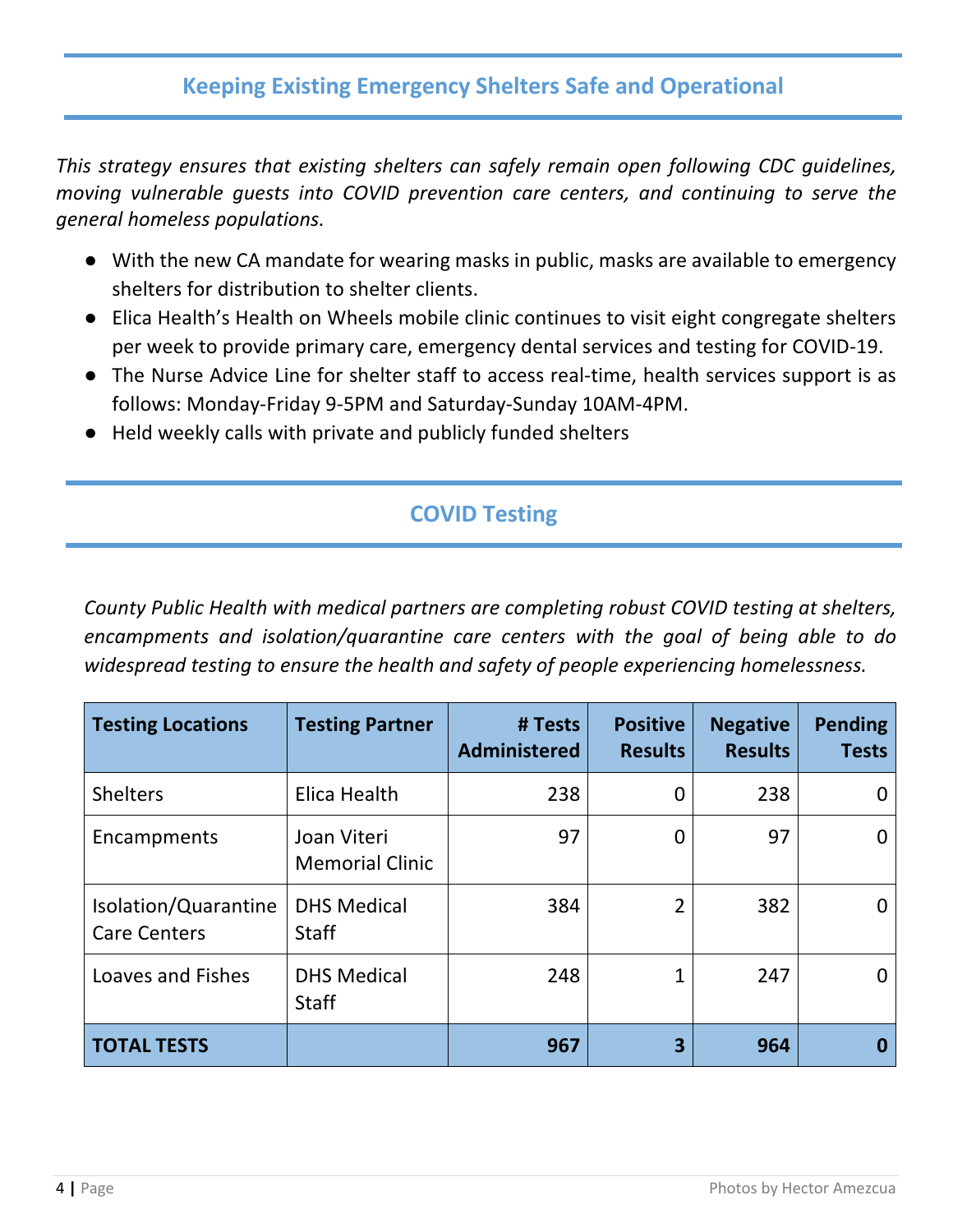- There are no new COVID test results to report on this week. Testing updates will resume next week.
- The Department of Health Services provides 200 tests per week to the Joan Viteri Memorial Clinic (JVMC) medical team to test unsheltered people experiencing homelessness. Testing will continue in encampments.
- Testing is a condition of referral into the isolation/quarantine care centers. DHS medical staff will continue to administer tests at those locations to guests.

## **Access to Housing**

The Response Team is accelerating work on strategies to maximize housing placements as persons exit Isolation/Quarantine units and is recommending several actions and strategies to transition up to 500 households into permanent housing stability over the next few months. The re-housing plan has been presented to the City/County Continuum of Care Board and will be presented to Sacramento City Council and the Sacramento County Board of Supervisors over the next few weeks.

The proposed redirection changes the following in the current program:

- Reduces the original number of isolation/quarantine rooms from 850 to 600, but extends the duration of the sheltering program an additional two to three months to facilitate rehousing; and
- Brings new case management services and re-housing assistance to participants.

Re-housing at this scale is challenging and a massive undertaking but will take advantage of both the increased stability of participants now living indoors and the unprecedented local collaboration in the COVID-19 homelessness response. Additionally, Sacramento is one of eight communities in California receiving re-housing technical assistance through the U.S. Department of Housing and Urban Development.

Two strategies have been proposed to meet this goal:

### **Strategy 1. Re-housing assistance into existing permanent housing:**

- Matching participants to existing re-housing assistance programs, and adjusting prioritization for some of those programs to support this effort (approximately 250 households);
- Expanding the County Flexible Housing Pool (FHP) re-housing program to facilitate approximately 225 housing placements; and
- Funding Room and Board placements, serving approximately 25 households.

#### **Strategy 2. Development of new permanent supportive housing through motel acquisition and conversion:**